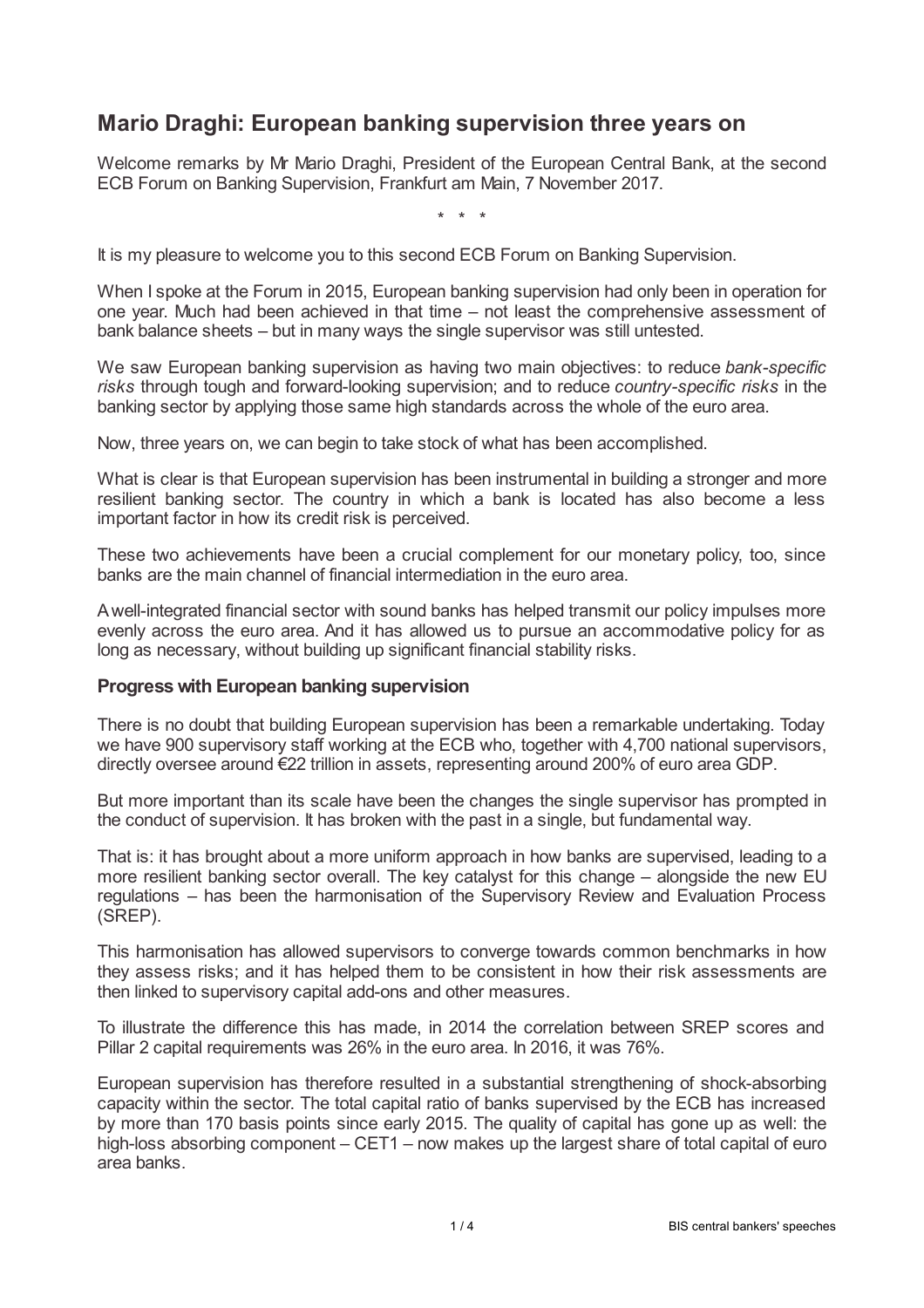Specific weaknesses are also now being addressed in their entirety across the euro area. Currently the most important issue here is tackling non-performing loans (NPLs).

We all know the damage that persistently high levels of NPLs can do to banks' health and credit growth. Internal ECB analysis shows that, over recent years, banks with high stocks of NPLs have consistently lent less than banks with better credit quality, therefore providing less support to firms and households.

And though NPL levels have been coming down for significant institutions – from around 7.5% in early 2015 to 5.5% now – the problem is not yet solved. Many banks still lack the ability to absorb large losses, as their ratio of bad loans to capital and provisions remains high.

We therefore need a joint effort by banks, supervisors, regulators and national authorities to address this issue in an orderly manner, first and foremost by creating an environment where NPLs can be effectively managed and efficiently disposed of.

Importantly, the development of European supervision has not only reduced the risk of individual banks failing. It has also – as we hoped – had some success in reducing the importance of location in perceptions of bank risk, because single, rigorous supervision is an essential precondition for the other pillars of the banking union that more decisively sever the banksovereign nexus.

Indeed, looking at the largest banks for which we have data available, the correlation between bank credit default swaps and those of sovereigns is now considerably weaker than at the height of the euro area crisis.

Still, there is no room for complacency, since these improvements are likely to have been driven, in part, by the improved economic situation. It is therefore crucial that further reforms to de-link banks from sovereigns do not lose steam, notably completing the other pillars of banking union.

## **The benefits of strong supervision for monetarypolicy**

All these supervisory efforts have not only produced a more robust banking sector; they have also provided crucial support for our monetary policy since we entered a new easing phase in mid-2014. This support has come from two main sources.

First, stronger supervision has improved the transmission of our policy impulses through banks.

<span id="page-1-0"></span>There is now plenty of evidence to suggest that the level of bank capital is a key variable in how banks lend during downturns, and hence also for monetary policy transmission.<sup>[1](#page-3-0)</sup>

See, for example: Buch, C. M. and Prieto, E. (2014), "Do Better Capitalized Banks Lend Less? Long-Run Panel Evidence from Germany", *International Finance*, Vol. 17 (1), pp. 1-23; Kapan, T. and Minoiu, C. (2013), "Balance sheet strength and bank lending during the global financial crisis", *Discussion Papers*, No 33, Deutsche Bundesbank; and Osborne, M., Fuertes, A.M. and Milne, A. (2017), "In good times and in bad: Bank capital ratios and lending rates", *International Reviewof Financial Analysis*, Vol. 51, May, pp. 102–112.

It is therefore no surprise that the improved health of the banking sector, coupled with our credit easing measures, has coincided with a marked improvement in the transmission process.

Previous asymmetries in bank lending rates across the euro area have now largely been reversed, the cost of bank borrowing has stabilised at record lows everywhere in the euro area, and so has its dispersion across countries. We can now say that the pass-through from our past policy measures to lending rates is nearing completion.

The decline in lending rates has been particularly noticeable for small loans in vulnerable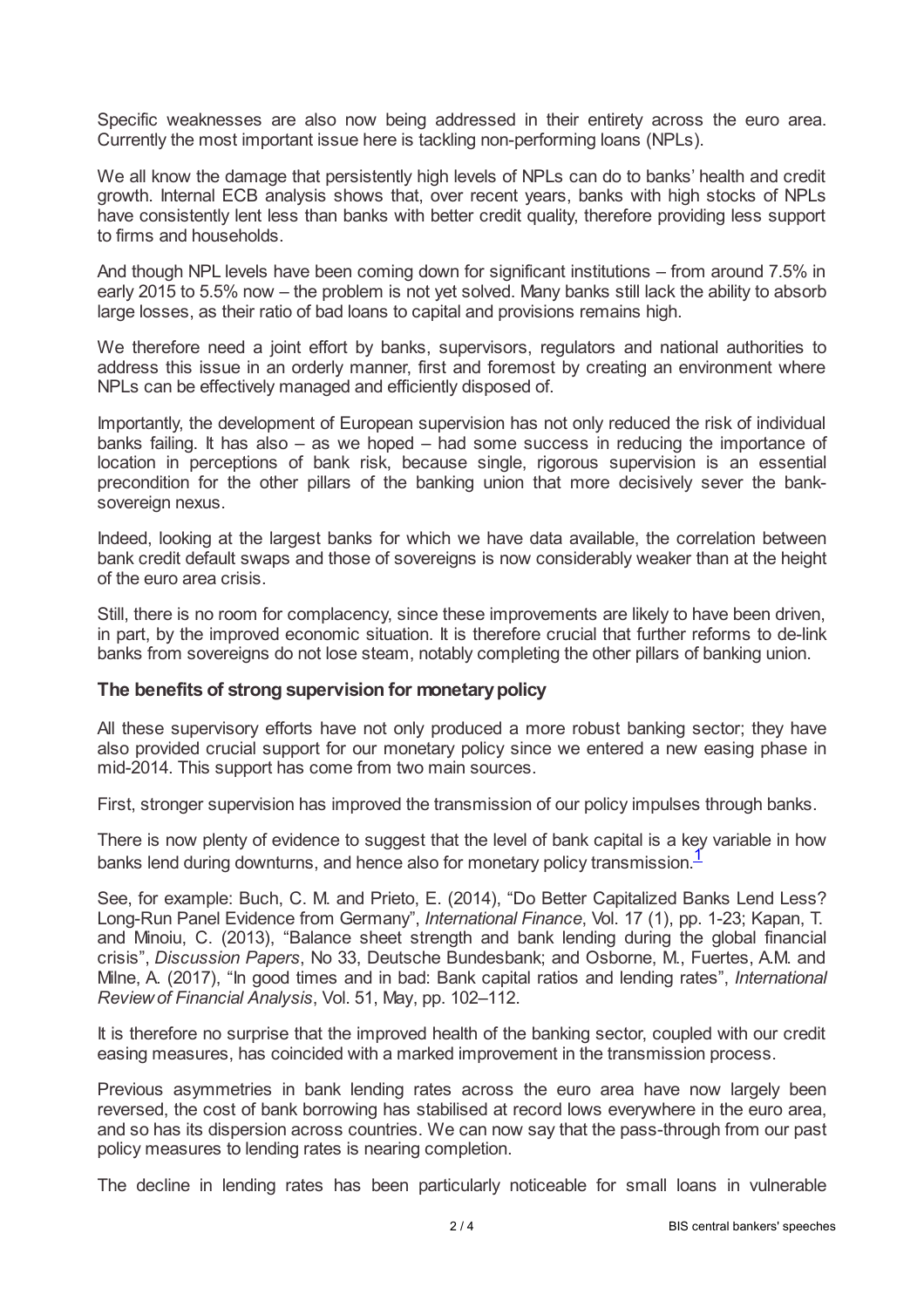countries, which are a proxy for the financing conditions faced by SMEs. SMEs are of course highly dependent on well-functioning banks as their options are limited when it comes to accessing market finance. For these small loans, the spread between vulnerable and more resilient countries has now narrowed to a record low of 5 basis points.

This more even credit pricing across countries and firms has, in turn, been crucial to the broadening of the economic and employment recovery, not least because SMEs represent 60% of euro area value added and employ 70% of the labour force.

The second way in which stronger supervision has supported our monetary policy is by helping contain any financial stability risks that may emerge during a long period of low rates.

One channel through which such risks can appear is search-for-yield effects: low rates can, in principle, induce banks into making lower-quality loans, leading to higher loan losses. But with a strong supervisor ensuring well-capitalised banks, the quality of lending tends to be higher.

This is confirmed by a major study looking at loan-level data in Spain, which finds that, when overnight rates fall, highly capitalised banks grant fewer loan applications to risky firms than lowly capitalised banks, and have fewer loan defaults. $\frac{2}{3}$  $\frac{2}{3}$  $\frac{2}{3}$ 

<span id="page-2-0"></span>See Jiménez, G., Ongena, S., Peydró, J.-L. and Saurina, J. (2014), "Hazardous Times for Monetary Policy: What Do Twenty-Three Million Bank Loans Say About the Effects of Monetary Policy on Credit Risk-Taking?", *Econometrica*, Vol. 82(2), March, pp. 463–505.

With a more resilient banking sector in the euro area, we have seen this more positive picture develop. Credit risk exposures in banks' loan books have declined as monetary policy has eased. Default rates have fallen, and forward-looking measures also suggest a decline in credit risk.

This has of course been driven by improvements in credit quality as the macroeconomic situation has improved. But it may also reflect the role of higher capital in resolving agency problems: the more a bank is capitalised, the more its owners stand to lose if borrowers default and cause losses. So the more equity a bank holds, the greater its incentive to make higherquality loans.

Other financial stability issues associated with low rates have also not materialised, thanks in part to the stronger supervisory framework.

At euro area level, we currently see no signs of credit-fuelled housing bubbles, which are at the root of most serious financial crises. Since 2016, bank lending for house purchases has risen, on average, by 2.9% per year – well below the growth rates of up to 12% recorded in the run-up to the crisis. Some local pockets of risk have emerged, but both supervisors and macroprudential authorities are actively taking steps to counter them.

We have also seen little evidence that negative interest rates are undermining bank profitability, an issue which has caused a lot of concern. This would pose a financial stability risk to the extent that it hinders banks from building up capital through retained earnings and makes raising market equity too expensive. It would also affect monetary transmission for the same reasons.

In fact, net interest income has remained quite stable over the past two years, even as overnight rates have drifted lower. And thanks to gains in other income components, banks' return on equity has been rising and is converging towards their cost of equity. For the banks under ECB supervision, return on equity has risen from 4.4% at the end of 2015 to 7.1% at the start of this year.

This neutral impact of negative rates is largely due to the general equilibrium effects of monetary policy that we have explained many times: when policy is accommodative, the main components